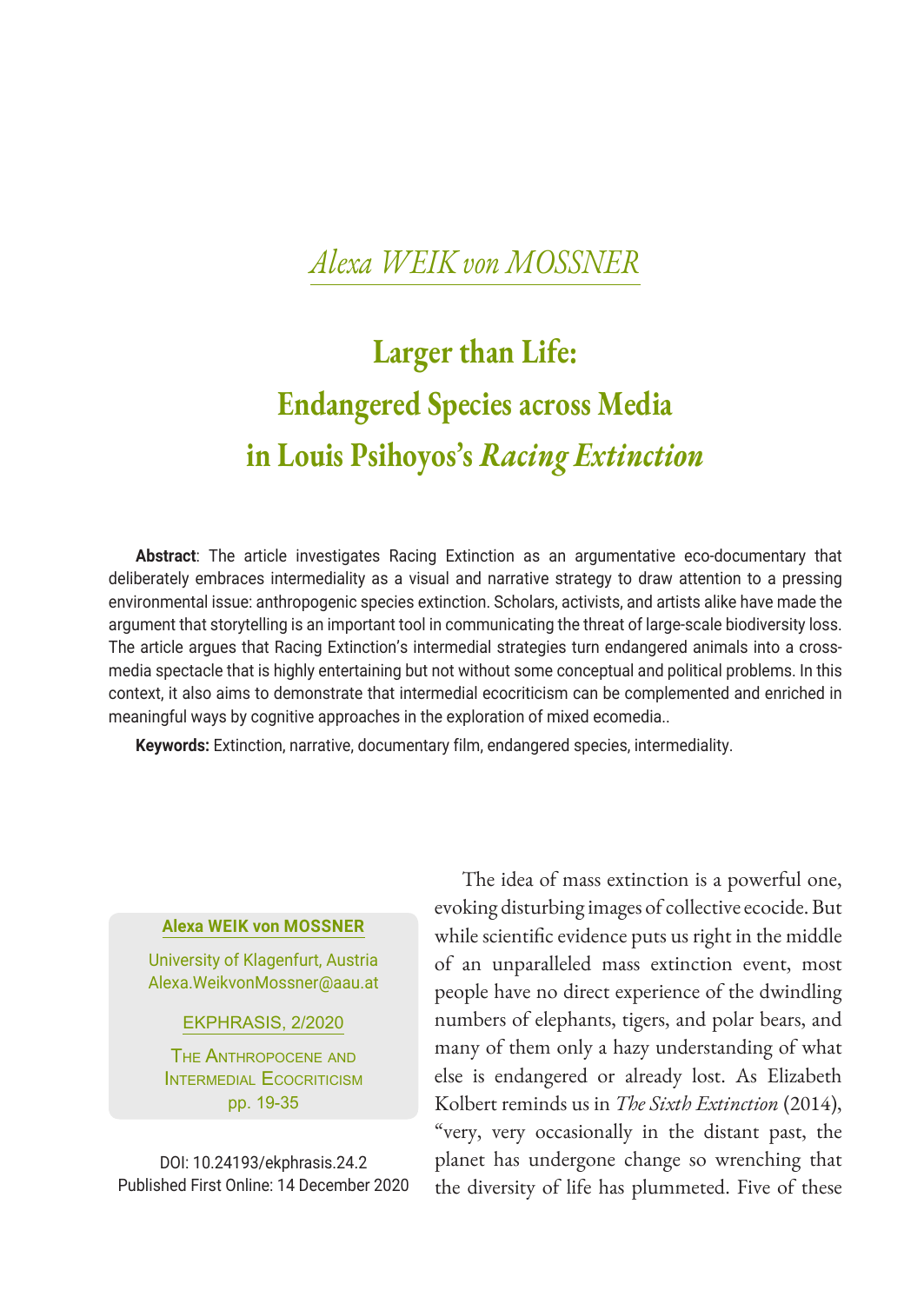ancient events were catastrophic enough that they're put in their own category: the socalled Big Five" (1). These previous events differed in one important aspect from what we are witnessing today: the Sixth Mass Extinction is man-made, caused by the ever-growing impact of human activity on planet earth in the era we have come to call the Anthropocene. The anthropogenic nature of the ongoing extinction event is scientific consensus (see e.g. Pievani; Sodikoff), as is the insight that it cannot be mitigated without "fundamental changes to the way we produce and consume food, manage and use forests, and build cities" (Bruyninckx qtd. in EEA). Affecting such changes has proven difficult for a variety of reasons – from the cultural to the political and the economic – but an important step on the way is to make the issue accessible and to communicate its urgency.

Mediality is one crucial tool in addressing this problem because it can both expand and focus our sensory and affective experience through image, sound, and storytelling. Not only are "the stories that humans tell about their own involvement with extinction … critical for understanding the extinction even currently happening all around the globe" (5) as Jonathan Elmore has noted. Since the proclivity to storytelling is hardwired into the human brain (Zunshine; Zak) and serves important evolutionary purposes (Gottschall), the hope is also that narratives can impact our feelings, attitudes, and behavior toward endangered species, thereby mitigating the ongoing extinction crisis. The two burning questions, then, are: What narrative strategies are being used within and across different media to represent the imminent threat of species extinction? And are these strategies effective in turning people's attention to this urgent issue? To these, we must add a third, namely: How are such strategies complemented by non-narrative modes of mediality? As Ursula Heise shows in *Imagining Extinction* (2016) not only "books, films, photographs, websites and other aesthetic artifacts" (13) are primary objects of study, but also scientific renderings of the material world such as biodiversity databases and Red Lists of endangered species. Heise's book is a stark reminder that humans do not only "tell stories" about endangered species in the sense of an account of connected events, but that they also represent them through numbers, sounds, images, and symbols. These multiple modes of mediating extinction often mix and mingle within and across media. Even formats that may seem straightforward – such as a documentary film – use such multimodal interlacing to great effect.

The film I want to consider here – Louis Psihoyos's *Racing Extinction* (2015) – is a case in point. The eco-documentary shares several intermedial features with Psihoyos's earlier film, the Academy Award-winning *The Cove* (2009), among them a "racing" plot reminiscent of an undercover detective story and the on-screen use of sophisticated spy and surveillance technology. Equally important in my context here is the film's intermedial display of gigantic moving projections that introduce endangered species into the urban spaces of American cities and industrial sites. The communication theorist Klaus Bruhn Jensen has differentiated between three conceptions of intermediality: the "combination of different sensory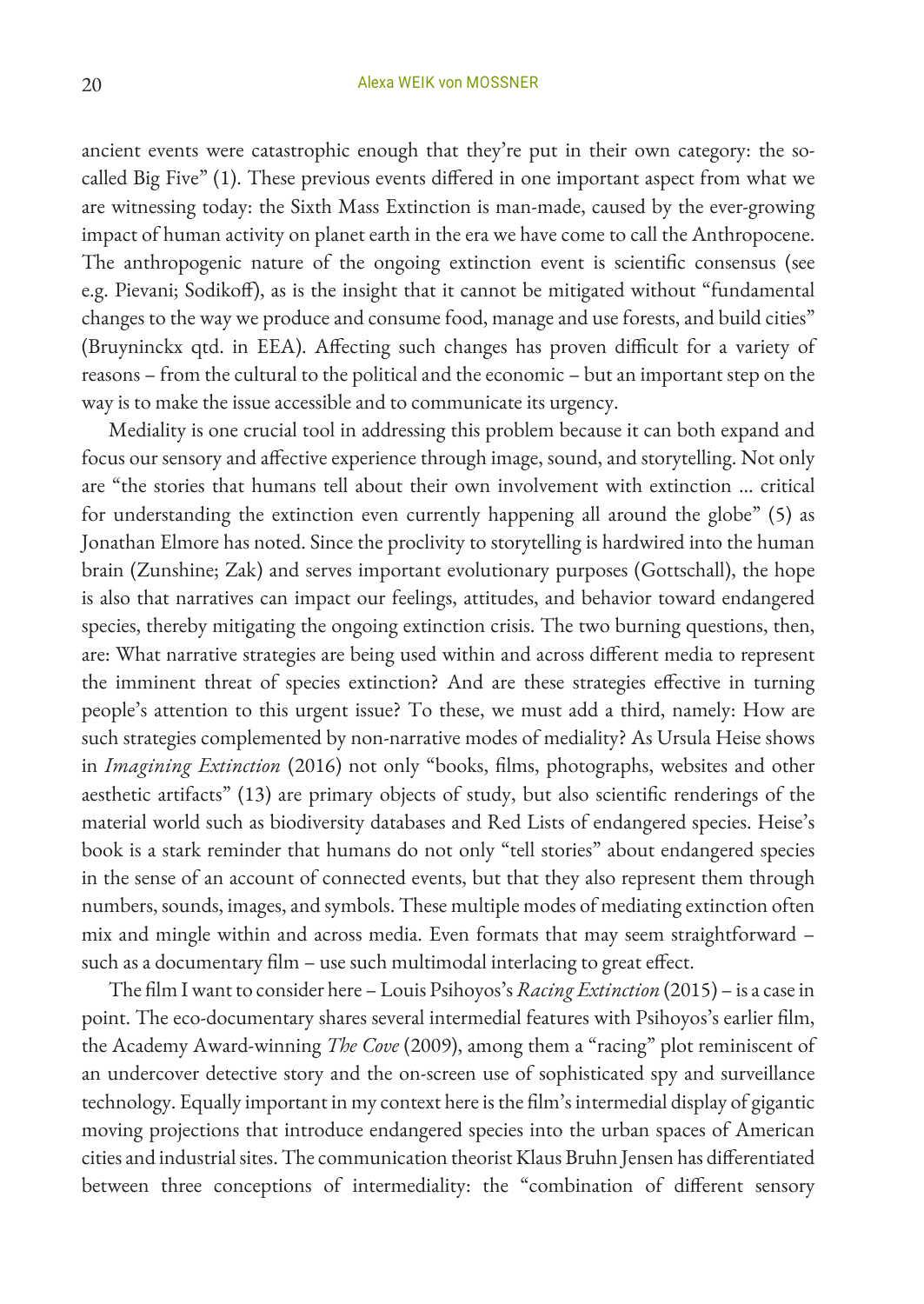modalities of interaction", the "combination of separate material vehicles of representation," and "interrelations among media" (1). In my discussion of *Racing Extinction*, I will mostly concentrate on the first two conceptions while making an argument that media convergence is employed to extend the film's impact beyond the immediate viewing experience. Finally, I hope that my analysis will demonstrate that intermedial ecocriticism can be complemented and enriched in meaningful ways by cognitive approaches to film and other media.

## **Engaging Visions: Argumentative Eco-documentaries Between Media**

The starting point for my deliberations is the insight that the medium of film is the posterchild for the kind of "reference and dependence" that, according to Bruhn Jensen, is a typical feature of intermediality (1). As Jørgen Bruhn and Anne Gjelsvik remind us, literary forms such as the novel were shaping influences on the new medium when it emerged in the late nineteenth century, and "the list of influencing forms goes on, and includes music, opera, magic, architecture, photography and painting" (1). Film – and especially sound film – crucially depends on intermediality to engage viewers in its cinematic storyworlds. Michel Chion notes that when watching a film, we tend to perceive its intricate mixture of sound, editing and camera movements as one coherent whole that moves along with a seemingly organic rhythm (2). This effect is the very purpose of *continuity editing*, a hallmark of classical Hollywood cinema that aims to make cuts, sound design, and other material means of film production "transparent" to enable immersive viewing experiences.<sup>1</sup>

The ability to perceive movies as a rhythmic, organic whole rather than a bunch of mixed media is in fact hard-wired into our bodies and brains. In *Flicker: Your Brain on Movies* (2015), the neuroscientist Jeffrey Zacks offers a detailed overview of possible neurological explanations for why most immersed viewers tend to not notice cuts between shots, ranging from the blinks and saccades that are typical for human vision to various attentional phenomena (163-96). And while movies' intermedial storyworlds can also captivate us on the comparatively small screens of television sets, computers and, arguably, smart phones, the film scholar Geoff King has explained how the experience of watching a film in the theater adds to viewers' sense of immersion:

Big widescreen cinema claims to fill the viewer's vision. Multichannel hi-fi sound … adds significantly to the impression of immersion in a three-dimensional experience. Viewers are assaulted by a brand of spectacle that might amount to sheer pace and kinetics; to loudness that can be felt as bodily vibration, and brightness that makes the eyes contract…. The viewer is sold the illusion of being transported into the world on-screen. (33)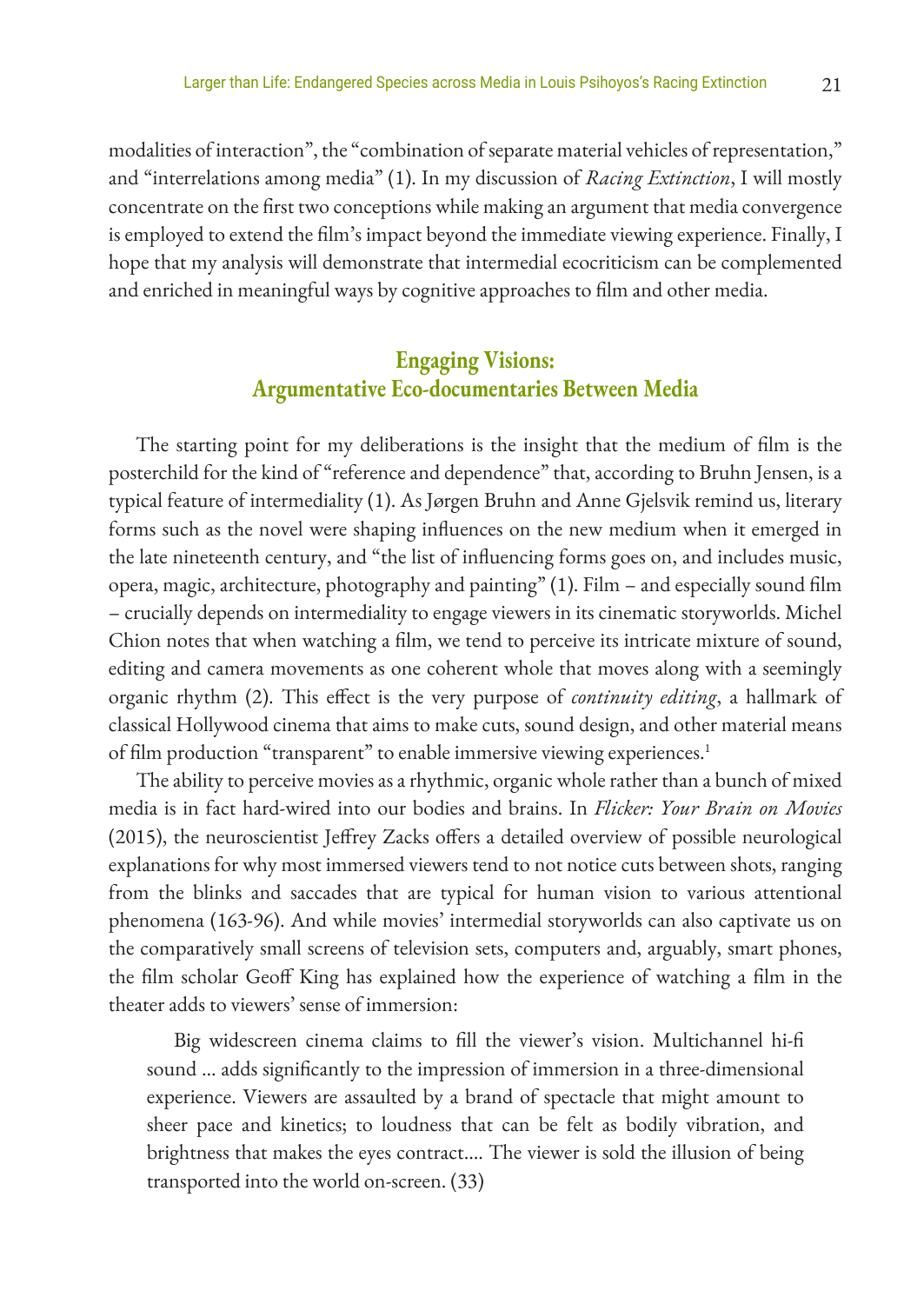King here highlights viewers' *physical responses* to specific forms of technical mediation while also reminding us that such technical mediation simply serves to amplify qualities that are intrinsic to the film itself, qualities such as pacing, brightness, or sound.

This brings me to the "combination of different sensory modalities of interaction" (1) that Bruhn Jensen considers one typical aspect of intermediality. As an *audiovisual* medium, film can only ever reach two of our sensual modalities directly – sight and hearing – but it manages to engage all other senses on the imaginary level. Vision, explains neuroscientist Vittorio Gallese, "is far more complex than the mere activation of the visual part of the brain. Vision is multimodal: it encompasses the activation of somatosensory, emotion-related and motor brain networks; these play out in endocrine systems" (4). The multimodality of vision thus also allows for the activation of a range of physical responses: Watching moments of physical touch, for example, "activates the somatosensory cortex" in viewers' brains and thus adds a tactile dimension to the observed (4). That effect is further intensified if it is accompanied by corresponding sound effects and – if we watch the film in a well-equipped movie theater – by the size of screen and quality of the sound system. It is in this way, then, that cinematic conventions – from shooting to editing to exhibition – take advantage of our somatosensory capacities to make watching a movie a deeply visceral, engaging, and enjoyable full-body experience.

However, films also mix media in other ways. With reference to the work of Lars Elleström, Bruhn and Gjelsvik suggest that in any intermediality analysis should pay attention to three interrelated dimensions of media that are often confused and conflated. First, there is the *basic media*, such as "written words, moving images, or rhythmic sound patterns" (9). Second, we must consider *qualified media*, which use one or several of the basic media in combination, such as a film (as in my example above), a literary text, or a radio feature. And finally, there are the *technical media* that display these basic and qualified media, such as a film projector, a hi-fi system, an e-book reader, a television set, or a smart phone interface. Nearly all films will display some of these media dimensions, but those with an explicit thematic focus on *media production* itself are particularly likely to feature a broad variety of them, regardless of whether they are fiction or nonfiction films.

Within the realm of ecocinema, Davis Guggenheim's *An Inconvenient Truth* (2006), Jeff Orlowski's *Chasing Ice* (2012), and Kip Andersen and Keegan Kuhn's *Cowspiracy* (2014) are all examples of documentary films that foreground their own production by prominently featuring basic, qualified, and technical media as central part of their storyline.<sup>2</sup> Just how helpful an intermedia approach can be in the analysis of this type of film has been demonstrated by Bruhn and Gjelsvik's astute reading of *Chasing Ice* (128-33). At its heart, Orlowski's film is a portrait of the *National Geographic* photographer James Balog, who embarks on the ambitious EIS project, which involves placing dozens of automatic cameras across the Arctic circle in order to document via time-lapse photography the dramatic ice loss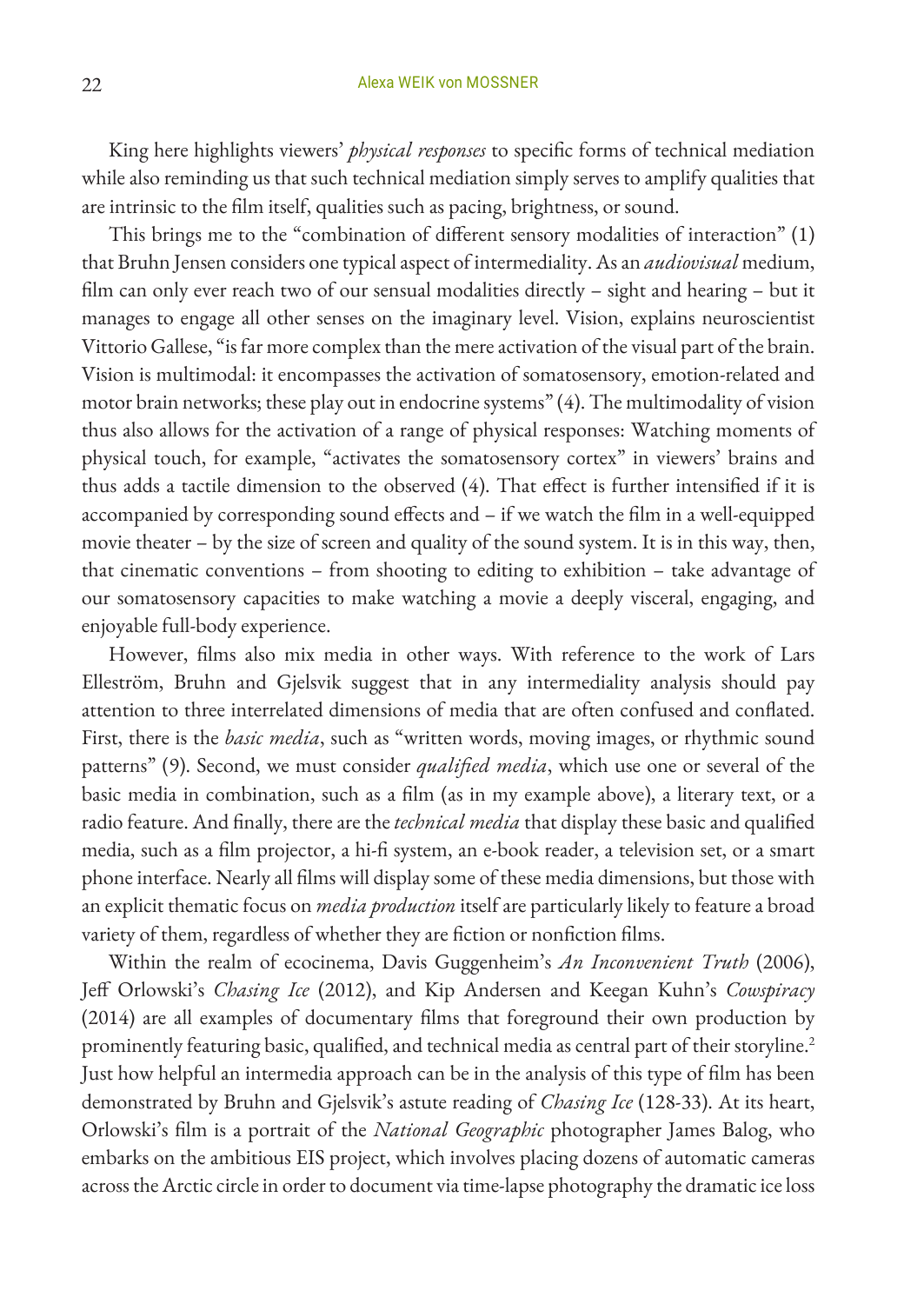due to climate change. The stated aim of the EIS project is to show people around the world through photographic evidence just how bad the situation in the Arctic truly is. However, as Bruhn and Gjelsvik point out, the film's intermedial strategies are much more complex than that: "in spite of Orlowski and Balog's explicit tendencies … towards a monomedial reliance on (photographic) visuality in order to convey something that may seem scarcely believable, in reality they rely on a complicated, heteromedial cinematic construction to make their point" (130-31). The same is true for Psihoyos's two eco-documentaries, *The Cove* and *Racing Extinction*, which use different narrative strategies but are no less heteromedial.

Like Balog, Psihoyos was a celebrated *National Geographic* photographer before he became a documentary filmmaker, and his films prominently feature photographic visuality along with the act of photographic production. Moreover, like *Chasing Ice*, his films aim to make a powerful ecological argument by giving viewers access to the "'behind the scenes' process" (Bruhn & Gjelsvik 32) of the very making of the film they are currently watching. Being highly self-referential, they derive their narrative drive and excitement from foregrounding the dangers and difficulties of their own production process. However, the dangers and difficulties on display are of a very different nature. If Balog and Orlowski face the challenge to somehow keep their cameras functioning in sub-zero Arctic weather, Psihoyos and his team are constantly at risk of getting arrested or worse as they capture their material. As Psihoyos puts it on the *Joe Rogan Experience* podcast, his advice for first-time filmmakers would be "Don't do a movie where people want to kill you," because that's exactly what happened to him and his team during the making of *The Cove*. The clandestine filming practices on display in *Racing Extinction* are similarly daring and transgressive, aimed at exposing people who engage in illegal wildlife trading. However, the film's complex heteromediality does not stop there. Not only does it include a screening of (parts of) itself in the completed film, but it also features an entirely different and new technical medium – along with its recipients – to engage viewers viscerally and emotionally in a story about endangered animals, climate change, and impermissible appetites.

## **Between Suspense and Sadness: Intermediality and Emotion in** *Racing Extinction*

Already in the opening sequence of *Racing Extinction*, we find all three dimensions of media – the basic, the qualified, and the technical – prominently displayed. The first shot shows a dead bird in a glass jar in the foreground; behind it and out-of-focus is a photographer (probably Psihoyos) with a camera, taking pictures of it. The sound of the camera shutter is audible above the melancholy piano music. From here, the film cuts to an extreme closeup of the dead bird, then to a still image of the hand-written tag attached to the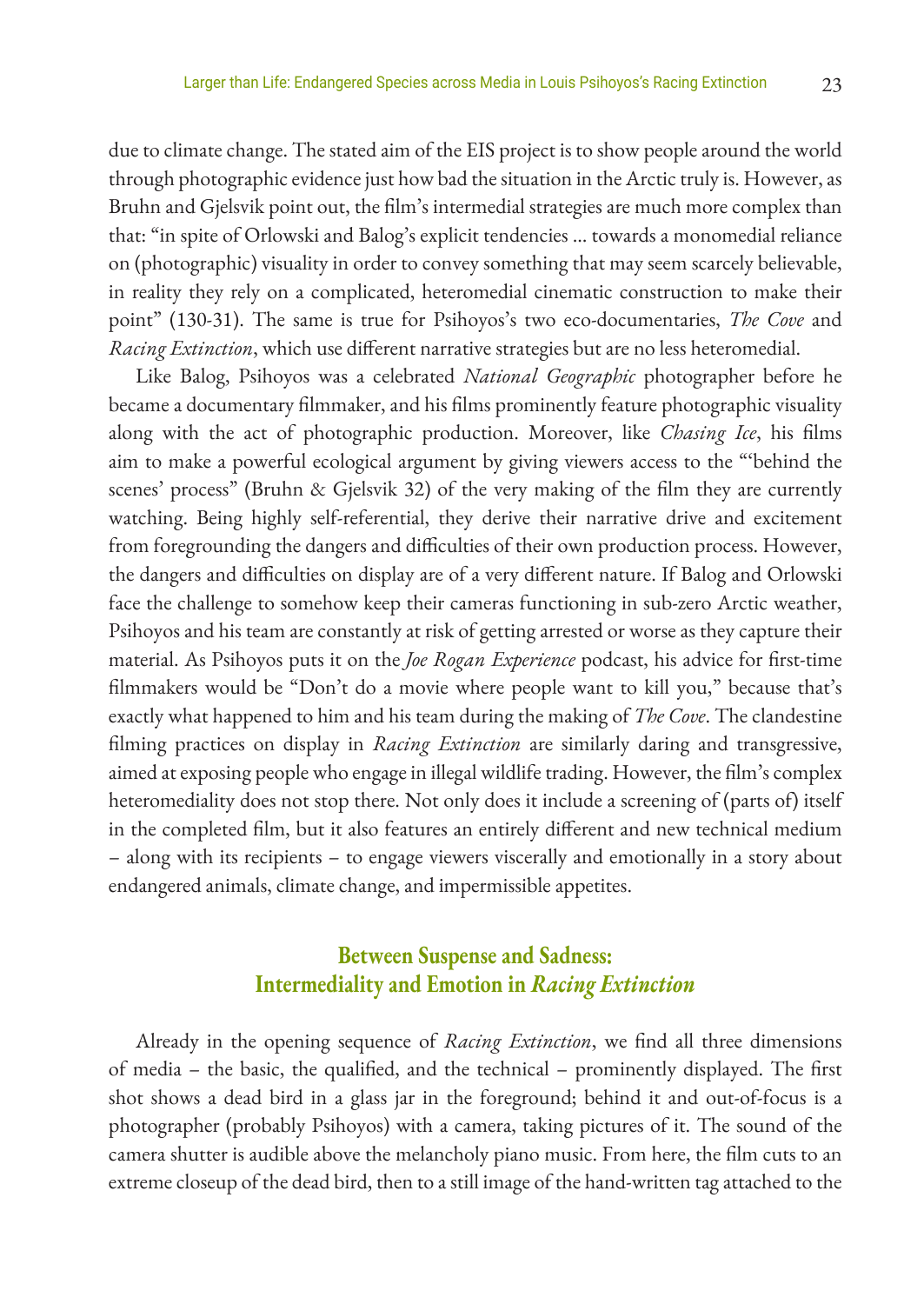jar. It reads: "Dusky 'Orange' – Last one. Died 16-June 87." The next shot shows a collection of dead butterflies as the music continues and Psihoyos's voice-over begins: "I was reading the *Financial Times*, and it was a little, tiny, two-paragraph story that said: 'Mankind may be causing a mass extinction event.'" While Psihoyos is speaking, a quick succession of shots shows us the following: First, the still photographer with his camera again, but this time it is an over-shoulder shot from behind, allowing us to see the backside of the camera including its monitor display showing one of the butterflies from the previous shot. Next, two eggs from the Carolina parakeet, a neotropical parrot now extinct, along with a human hand touching one of the eggs and a machine-typed catalogue card that tells us the English and Latin name of the bird species along with the date and location in Florida where the eggs where found. Next, two quick closeups of a turtle and the horn of a rhino, both stuffed and mounted, the latter one to a large shelf filled with boxes and packages. Only now does the film cut to a medium shot of Psihoyos, who continues on-screen: "It was, like, buried on, like page six or seven, and I thought this is how humanity is dealing with the issue." Cut to a shot of another shelf, this one filled with rows of stuffed and mounted heads of tigers and leopards, mouths opened, teeth bared. "They are *not* dealing with it," comments Psihoyos off-screen.

On the visual level, the film thus starts with what is left when species go extinct: preserved corpses and photographic representations of them. The complex montage reminds us that documentary filmmakers shape their material as much as the directors of fiction films do, as does the choice to introduce an intermedial element, namely the still photographer and his camera, including the camera's monitor display (along with the written tags and catalogue cards). The choice adds movement and life to the sequence, which is otherwise dominated by stillness and death, but it also prepares viewers for two defining elements of the film. When, in the opening shot, we see the preserved bird in its jar and behind it the photographer, it is impossible to tell whether the objective of his camera is indeed focused on the bird or whether it is not, rather, pointed at *us*, the viewers. This foreshadows one of the film's central arguments, namely that, individually and collectively, we are responsible for the ongoing mass extinction event. On the more technical level, the presence of the photographer and his camera foreshadows that this is a film that prominently displays the means of its own production. While that may seem unremarkable in the case of still photography, the next sequence shows just how sophisticated and intermedial this production is going to be.

Not even 40 seconds into the film, after finishing up the first sequence with two horrifying shots of cut-off elephant feet and a pyramid of primate skulls, Psihoyos confronts viewers with a very different kind of display. It starts with a fade to black and a voice-over that says "Check your cell phone. You get anywhere near this place it scrambles the signal." Then, a slow-moving tracking shot reveals a row of tables against a brick wall and, stacked on top of them, an assembly of monitors and other technical equipment. Above it, on the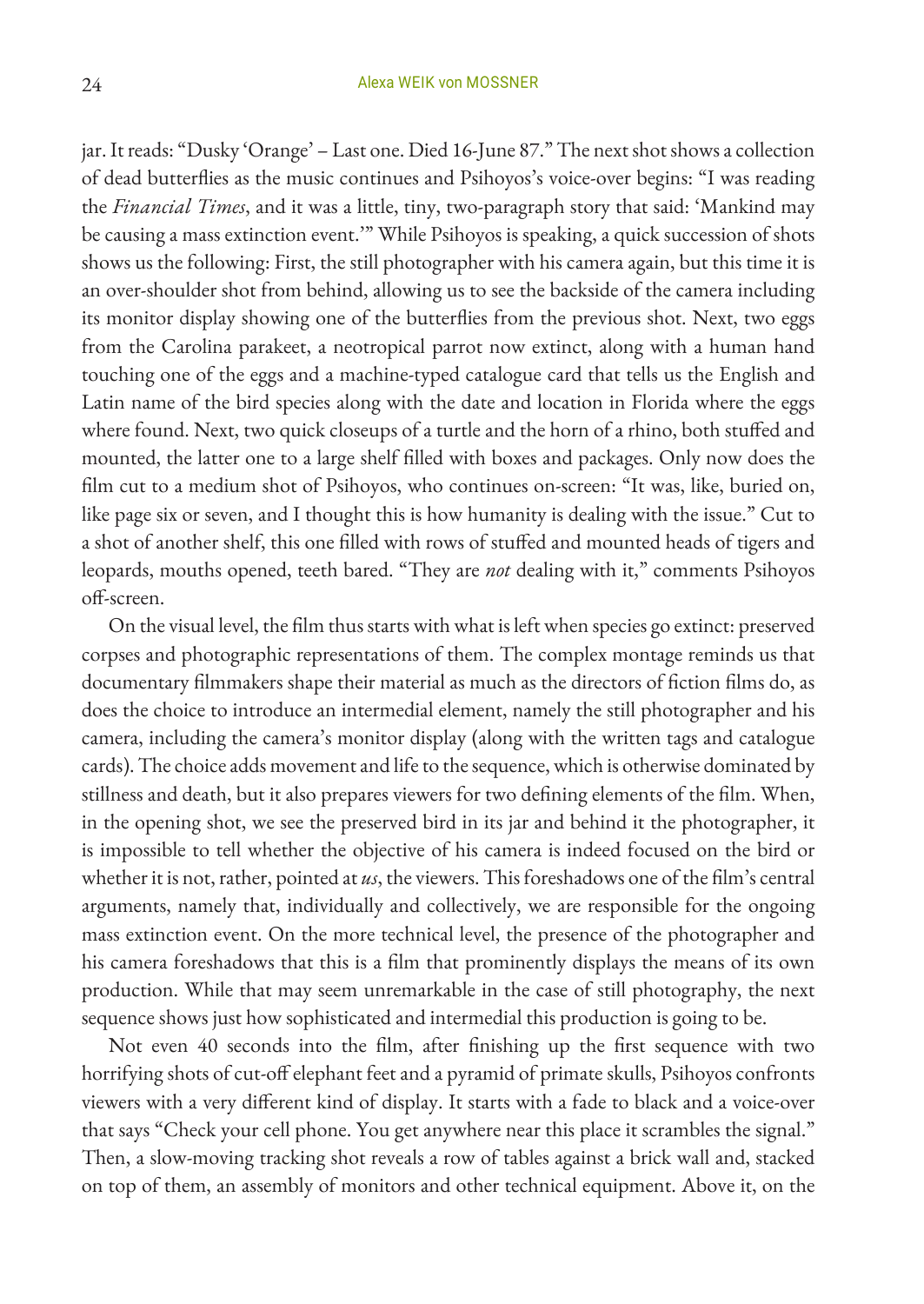wall, a hand-written sign says: "You are Being Recorded." As the camera tracks to the right, another monitor comes into view, showing Psihoyos and another man walking into a room. He asks the man "So, how many cameras do you have on you right now … on your body?" At this point, the film briefly cuts to a closeup of the man's jacket as he opens it and reveals a buttonhole camera on his stomach. "Less than seven," he says, chuckling, "but five more than two." While he speaks, the film cuts to a split screen revealing six different camera feeds, all of them showing the two men and/or the room around them, which we now realize is the very same monitor-filled room we saw at the beginning of the sequence.

The sequence is extreme both in its intermediality and in its self-referentiality. As in the opening sequence, basic, qualified, and technical media are all on display, from the written sign on the wall (basic), to the video footage displayed on one of the monitors (qualified), to the monitor itself (technical). But whereas the purpose of the opening sequence is to establish the central theme of the film – species extinction – the second sequence displays the means of production and the first instance of a visual trick used throughout the film: part of the footage shot for it is displayed indirectly by filming (with a different camera) a monitor showing that part of the footage. The effect of this trick is, one the one hand, that it its visually intriguing and, on the other hand, that it cues viewers' curiosity about what these guys are up to with all their hidden cameras and gadgets.

In *The Cove*, Psihoyos made use of similar recording media to capture and expose the blood-saturated hunting drives of dolphins in the coastal town of Taiji, Japan, a strategy that – apart from being dangerous for the filmmakers – was both very successful and highly controversial. *The Cove* earned over a million dollars at the box office and won the 2010 Academy Award for Best Documentary Feature, but it was also sharply criticized for its ethnocentrism. As Emily Hughes has pointed out,

The filmmakers emphasized the secrecy involved in capturing the footage to establish a "spy movie" quality to the movie and, as a result, draw in a wider audience than the typical documentary film fan. However, this secret filming, in combination with the portrayal of the Japanese people, elicited great controversy surrounding *The Cove*'s release. (2013)

At first sight, Hughes seems to be lumping two things together here that have nothing to do with one another: The filmmakers' use of spy equipment to secretly film cruel fishing practices on the one hand, and the film's stigmatization of Japanese dietary habits on the other. However, the two are in fact intricately related in the film, and *Racing Extinction* is at times marked by a similarly close relationship between its intermediality and the argument it makes about dietary practices in the context of species extinction.

Set up by the opening sequence showing extinct animals, and the following sequence introducing the technical equipment, the third sequence of *Racing Extinction* again starts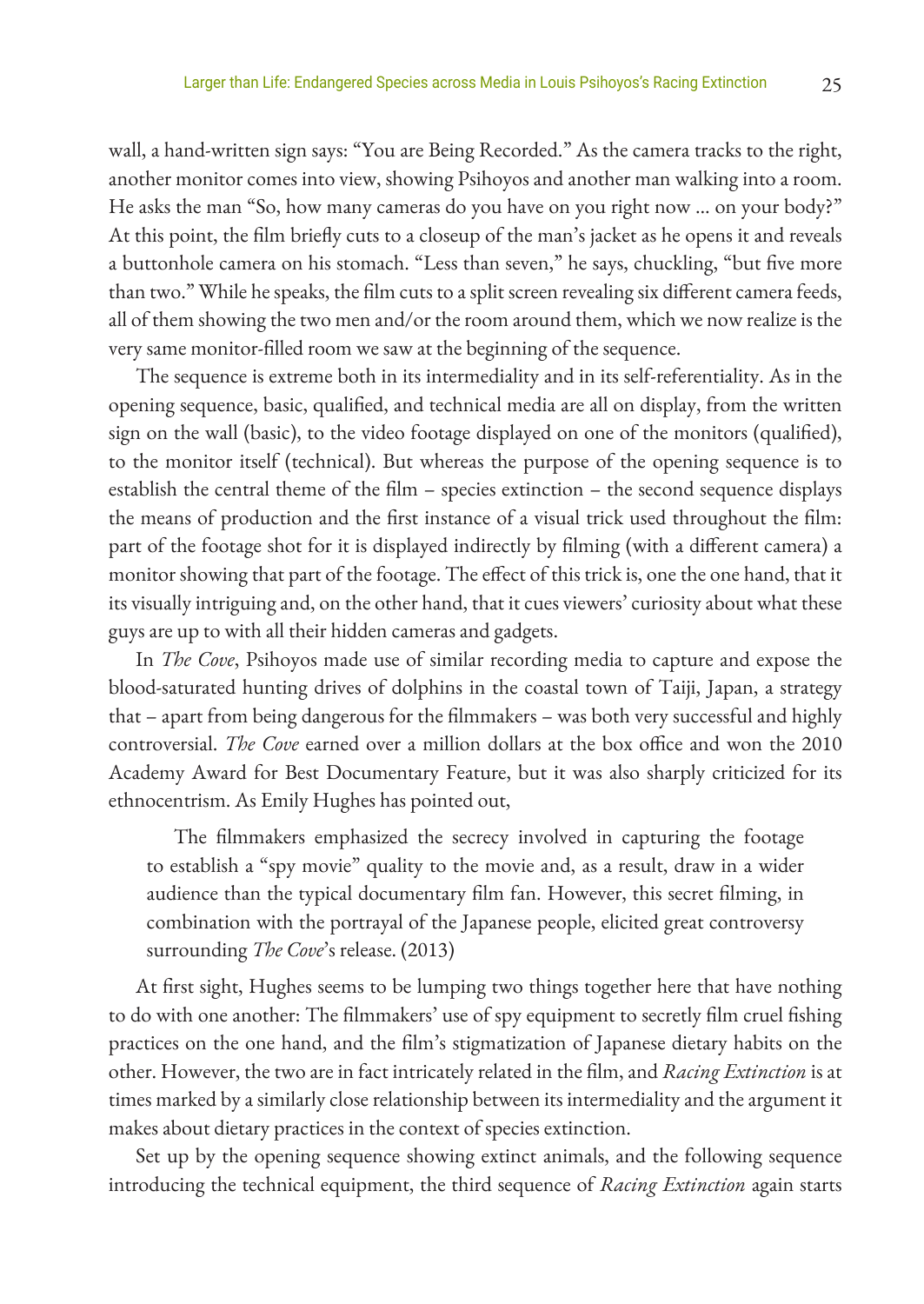with a fade to black (and opening credits displayed) and a voice-over: "So okay, we're doing an order here. One hat cam, two buttonhole cameras … sports bra, one bottle cam." The next shot is shaky footage of two young women who are prepped with all that equipment before walking into the popular sushi restaurant The Hump in Santa Monica, California. It is reminiscent not so much of a spy movie perhaps, but of scenes viewers might have seen in films featuring undercover policemen or journalists on the way to expose some sort of crime. As it turns out, this is precisely who the women are – as is revealed by a closeup of a "Special Agent" police badge worn by one of them underneath her sweater – and what they are up to. Once they have entered the restaurant, they order what they know is its unofficial specialty: endangered Sei whale meat, which is illegal in the United States. The entire scene is captured on their spy cameras and hidden mics, one of the agents also using her cell phone underneath the table to send Psihoyos text messages that are typed out in speech bubbles on-screen. The cognitive effect on the viewer is that of eavesdropping, of witnessing – along with Psihoyos who is positioned outside the restaurant in a van – how the evidence is collected by the two agents. Unlike Psihoyos, however, who at this point only receives sound from the hidden mics and the text messages, the viewer also sees the footage recorded by the spy cameras. Its shaky, grainy, and underexposed nature contributes to the intimacy and suspense of the sequence, which culminates in the display of a television newscast announcing that "the owner and chef of one of America's trendiest restaurants are facing federal charges tonight – all because of what they put on customers' plates: an endangered species. And behind the undercover sting? Some moviemakers who went right back to work."

Psihoyos thus opens his film with an extra-diegetic success: Not only did the owner and chef of The Hump face criminal charges as a direct result of his clandestine filming, but after sustained protests in front of the restaurant involving a video installation showing footage of endangered whales – which are also displayed in the film – the restaurant closed for good "as a self-imposed punishment on top of the fine that will be meted out by the court" (*Santa Monica Daily Press*). However, this is the only time in the film that a target of Psihoyos's intermedial undercover stings is in the United States. While his film does include the US, and the industrialized West more generally, in its argument about the causal relationship between climate change and species extinction – highlighting the CO2 and methane emissions produced by livestock, traffic, factories, and thawing permafrost – the secret filming happens once again in Asia, highlighting non-Western dietary and medical practices as drivers of illegal wildlife trade and, ultimately, species extinction.

Compared to *The Cove*, which focuses on one area and issue, *Racing Extinction* is broader in its approach though the emphasis is again on aquatic species. Accompanied by the photographer and ocean activist Shawn Heinrichs, a Chinese interpreter, and the one of the special agents from the Hump bust, among others, Psihoyos sets off to capture illegal wildlife trading in multiple facilities in Hong Kong and Mainland China. One of the most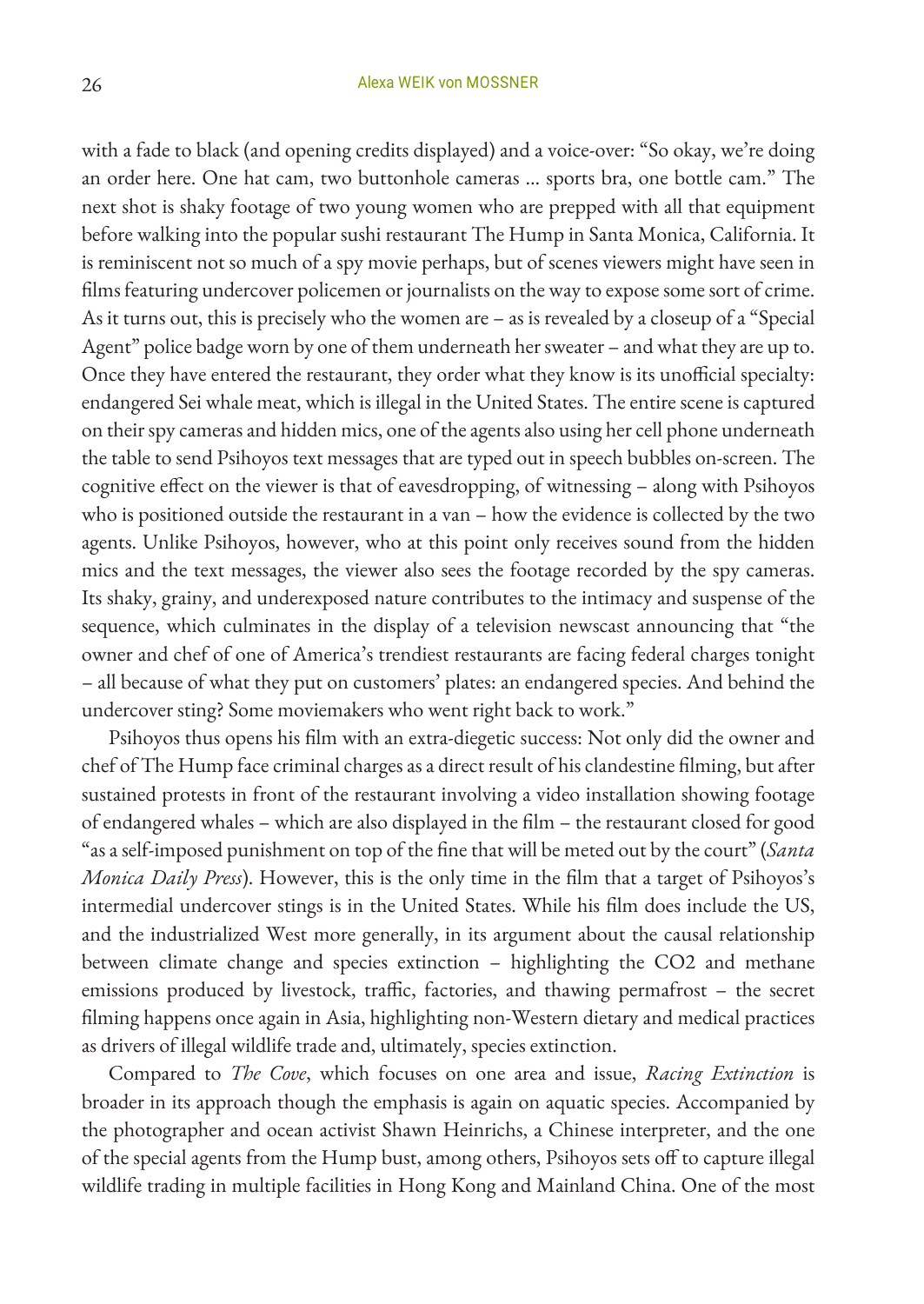remarkable episodes in that regard focuses of the trading of shark fins, the central ingredient in shark fin soup. While the traditional dish signals wealth and distinction in the Chinese cultural context, it has been condemned by the Humane Society because "shark finning entails cutting off a shark's fin, often while the shark is still alive, and dumping the animal back into the sea to die slowly" (*Humane Society Website*). This is illustrated in the film using video footage shot by Heinrichs that shows a "beautiful tawny nurse shark [that] had all its fins cut off, and it was trying to swim but it couldn't." Heinrichs's voice cracks as describes the underwater footage he captured as "heartbreaking because this is what the reality is, this is the thing that nobody gets." From here, the film cuts to a closeup of the shark with the bloody gaping wound in its side, unable to move and left to die miserably. It thus aims to cue viewers' empathy and compassion for the shark – an animal that has been vilified in popular media ever since the world-wide success of Steven Spielberg's *Jaws* (1975). While we do not know much about how exactly humans empathize with nonhumans, neuroscientific evidence suggests that looking at photographic representations of suffering animals activates some of the same brain regions as looking at representations of suffering humans (Franklin et al).3 By depicting the suffering of the mutilated shark, along with Heinrichs's own emotional reaction to that suffering, the film thus prepares viewers emotionally for the team's next undercover sting at a shark trading facility in Hong Kong where they pose as the owners of an American seafood shop who are looking for something "more exciting."

Again, they are using spy equipment to get the audiovisual evidence they want, some of it tiny and hidden, some deceptively obvious. Heinrichs has a large SLR camera dangling from his neck, tourist-style, looking idle and thus harmless to the shark dealer while discreetly capturing video from his chest the entire time. What they record – thousands and thousands of cut-off shark fins laid out on the roofs of several buildings – is a deeply shocking sight not only for viewers but also for Psihoyos and his team, who visibly fight for control over their emotions as they walk around, filming. The Chinese trader, however, seems utterly unfazed by the horror he is participating in, and yet he feels the need to explain his line of work to the Americans. "A lot of the greenie people," he tells Psihoyos, "they are misunderstanding our industry. They think we take the fin and let the live shark go down into the sea and die struggling like this. You know, very bad. But that is not the truth. That video is made by the greenies themselves." He seems to be referring to a widely circulated public service announcement video also shown in the film, which was created by the environmental organization WildAid using the footage of the dying tawny nurse shark shot by Heinrichs – who is now standing right next to the shark dealer, smiling in disbelief.

In terms of emotional engagement, this sequence is meant to accomplish at least two things: cue compassion and concern for the mutilated shark(s), and antipathy towards the trader. The cognitive film scholar Carl Plantinga notes that "the fostering of allegiances and antipathies toward characters" is a "way in which documentary filmmakers characterize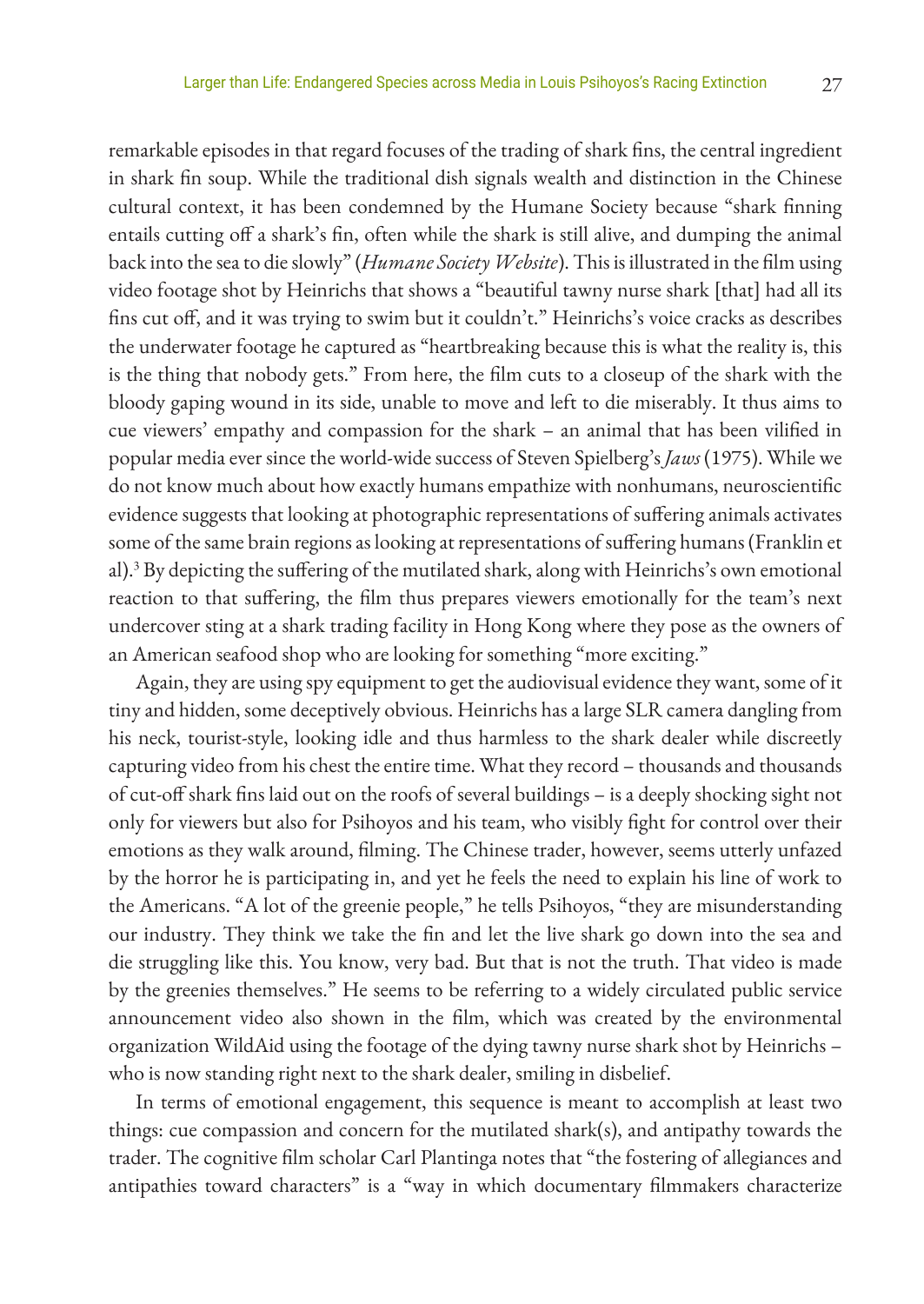the people they represent." In argumentative documentary formats, these people are often "slotted into the roles we might expect in a well-made fiction film—as sympathetic protagonists and morally questionable antagonists" ("Characterization" 128). This is precisely what happens in *Racing Extinction*, where the Chinese trader is slotted into the role of the despicable antagonist. This is facilitated not only by his casual attitude toward the bloodbath on his roof, but also by the fact that he is shown to be lying both about the video and the fate of the dismembered sharks, who earlier the film have been revealed as vulnerable animals worthy of protection. "Somebody can tell you that there are 70 million sharks being killed for the fin trade every year," says Psihoyos in the film, "but when you actually see the evidence and witness this gorgeous animal being reduced to piles of appendages, there's a horror that becomes rage." Here and elsewhere in the film, viewers are invited to share both the horror and Psihoyos's rage. Whether they accept that invitation will depend on several factors, among them their own food preferences (Filippi et al.) and cultural background. Like *The Cove*, *Racing Extinction* is a film that addresses itself to Western viewers and in which most of the villains are Asians. And like *The Cove*, it can be accused of sometimes problematic racial stereotyping in the service of its environmental message.<sup>4</sup> While it is a fact that shark fin soup is an ethically and ecologically problematic dish that continues to be popular in China, the film is much less overtly critical of equally problematic western eating habits, such as the consumption of meat (Morell).<sup>5</sup>

However, not all of the film's intermedial highlights hinge on dangerous undercover work and the environmentalist critique of non-western tastes. In one of the most affecting scenes in the film, Psihoyos meets with Dr. Christopher W. Clark, Johnson Senior Scientist at the Cornell Bioacoustics Research Program, which owns the largest repository of animal sounds on the planet. In his conversation with Psihoyos, Clark plays a song recording of the male O'O singing on Hawaii. "These birds mate for life," he explains, "so he would be singing a duet with his mate where he sings, then she sings, back and forth." As we listen to the recorded voice, we see archival footage of the bird up in a tree, singing, followed by a monitor showing the audio signal's amplitude. "Here is the male song," continues Clark, pointing to the monitor, "no response. Here is the male song again." Then the film cuts to a closeup of his face: "That's the last male of a species," he says, a sad smile on his lips, his voice thick with emotion, "singing for a female who will never come. He is totally alone."

The scene is rich in terms of how intermediality can be used to engage viewer emotions. The video footage of the bird is hardly suited to cue such emotions, since it is shown far away against an evening sky. The voice recording alone also would not do much for viewers unfamiliar with the bird or its story. And so it is Clark's storytelling that engages the viewer, the way he presents the last O'O's mating song – and the lack of a response – not only auditory but also visually as a digital amplitude while making us aware of the total loneliness of the singer. Moreover, Clark himself is important for viewer engagement. We may not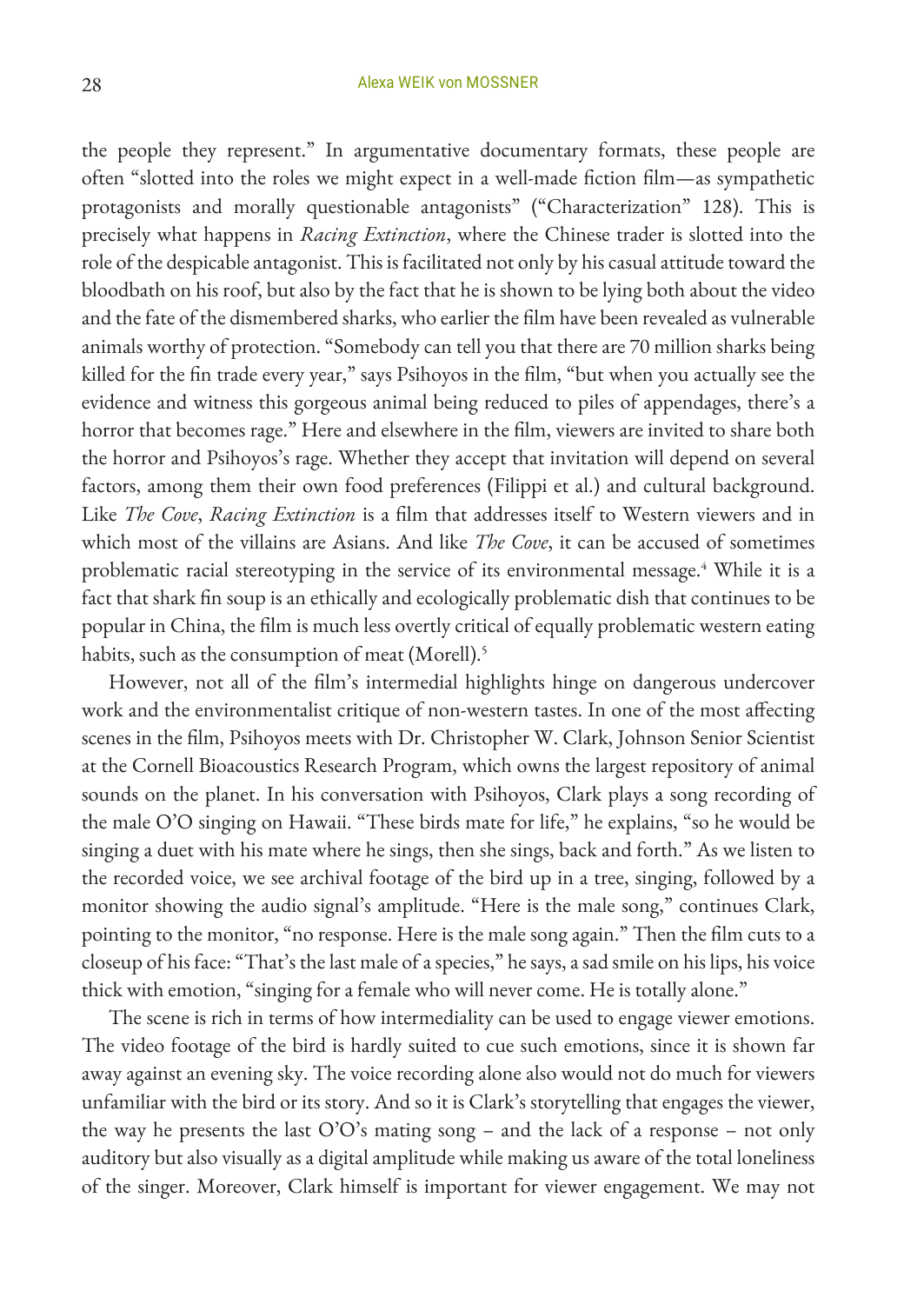know how birds experience loneliness or desperation, but the emotional timbre of Clark's voice, along with his facial expression, suggests that he feels empathy for the bird and his situation. As in the case of Heinrichs's response to the fate of the tawny nurse shark, the film is thus inviting viewers to share the feelings of a human witness to animal suffering via affective mimicry and emotional contagion.<sup>6</sup> It is a contemplative, quiet scene, but for this viewer at least, it was the one that continued to haunt me long after watching the film. Almost inevitably, I felt compelled to imagine what it must be like to be last one of your species and to keep calling out, not knowing or understanding that no one will ever come. The scene touches upon a deep-seated, existential fear shared by all humans, and it allows viewers to understand on a visceral level what the word *extinction* really means. It should be noted, however, that *Racing Extinction* is not – or at least only in part – a depressing film. Although it is packed full with images and scenes that carry a negative affective charge, such as the ones analyzed so far, these darker moments are counterbalanced by scenes that cue positive emotions such as pleasure, admiration, and awe.

## **Making a MOVIE: Endangered Species as Intermedial Spectacle**

Cognitive film theory suggests that mixing negative and positive emotional cues in a film is not unusual, even imperative, if the goal is to engage viewers. As Plantinga has shown (*Moving*), notorious tear-jerkers such as James Cameron's tragic melodrama *Titanic* (1997) cue a mix of negative and positive emotions in viewers to ensure an entertaining and satisfying viewing experience. And making an entertaining movie was high on Psihoyos's priority list. "Most documentaries feel like you're going to a medical lecture," he has complained, calling his own film "a real-life *Avengers*" (quoted in Farrington) thereby comparing it to a crowdpleasing popular fiction film. His words seem to echo those of documentary filmmaker Michael Moore, who famously declared that "the first rule of documentaries is: Don't make a documentary — make a MOVIE." Moore argues that whoever makes any kind of film is a filmmaker, and if that filmmaker chooses to make "a \*movie\*, people might actually go see your documentary! .... They don't care whether you make them cry, whether you make them laugh, whether you even challenge them to think — but damn it, they don't want to be lectured, they don't want to see our invisible wagging finger popping out of the screen. They want to be entertained" (Moore). Without question, *Racing Extinction* is meant to entertain (although there is also some finger wagging), be it through cunning undercover work or stunning underwater photography of the marine species that are being hunted to extinction. As Psihoyos puts it in the film: "My hope is that if you can show people the beauty of these animals, there is a chance to safe these things."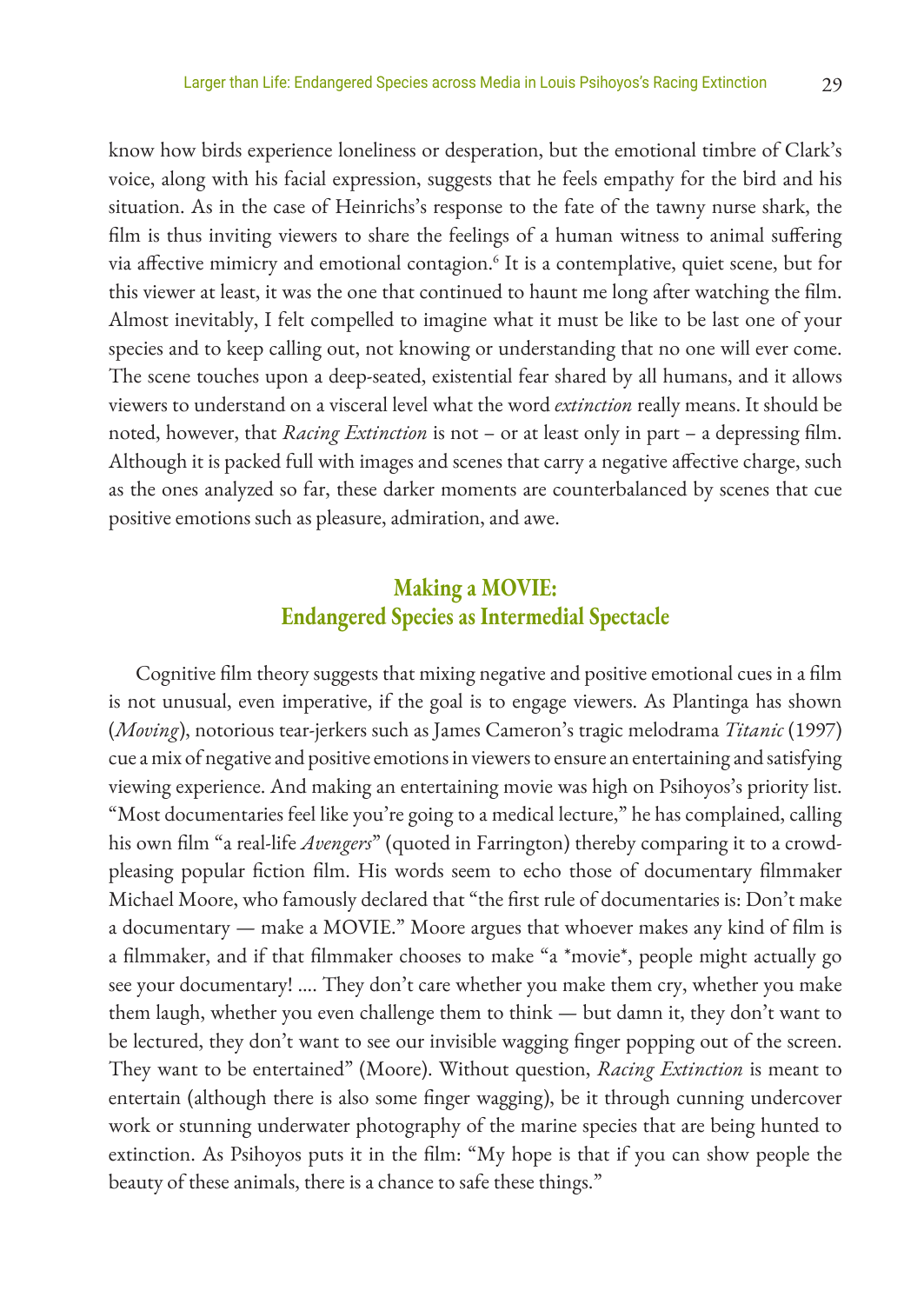This stated belief in the power of images to affect people's attitudes and behavior mirrors that voiced by James Balog in *Chasing Ice*. And given that both men first became famous for their powerful photography, we should not be surprised to see beautiful photos and video footage showcased in their films. While *Chasing Ice* includes dramatic images of ice formations and melting glaciers, *Racing Extinction* shows camera-equipped scuba divers swimming with blue whales and manta rays. And like *Chasing Ice*, *Racing Extinction* depicts a screening of some of the footage shot earlier for the film, in this case an underwater shoot showing the majestic floating movements of the manta to a Indonesian community engaged in hunting it in the hope it will affect their view of them.

The most remarkable intermedial element in the film, however, is its spectacular finale. The idea behind it, in Psihoyos's words, is to bring "nature into the cities" in the hope that it will wake people up to the reality of mass extinction. And unlike its darker moments, which are populated by Asians cast in the role of the villain, these final minutes of the film introduce, in an equally problematically celebratory manner, several American "heroes" assisting with the intermedial project. Among them are Travis Threlkel, an interactive digital art installations designer, Tesla-owner Elon Musk, and the race car driver and environmental activist Leilani Münter. With their help, Psihoyos's team retrofits a Tesla with a powerful projector and sound system that brings the moving images and sounds of endangered animals into the heart of New York City, using iconic buildings such as the Empire State and the UN Headquarters as giant screens. They also use a camera that makes CO2 emissions visible to the human eye and project skulls and crossbones onto the steam and smoke emanating from a refinery. If the first three quarters of *Racing Extinction* were technology-affine, these last minutes of the film take the hyping of digital media technology to a whole new level. The result, however, is nothing short of spectacular. And at least for the moment, it seems to do the trick as crowds of people stop in the streets to watch the spectacle. Faces are shown in closeup, expressing surprise, fascination, and awe, cueing viewers to feel along with them.

According to French philosopher Guy Debord, a spectacle "is not a collection of images. Rather, it is a social relation among people, mediated by images" (2). The finale of *Racing Extinction* demonstrates that such social relations can also reach beyond the realm of the human, engaging not only the people who look and the people who create the spectacle, but also endangered animals who seem to be looking right back at them. Moreover, the mesmerizing effect of the images is amplified as film viewers watch New Yorkers watching the spectacle. One question that poses itself, then, is whether a communicative strategy that aims to "bring nature into the cities" via spectacular mediation and remediation is indeed suited to awaken people to the serious environmental problems. A related question is whether it makes a difference if one is directly exposed to 30-foot projections of endangered animals while standing outside in the streets in a crowd of equally transfixed fellow humans, or if one watches other people being transfixed that way within the intermedial storyworld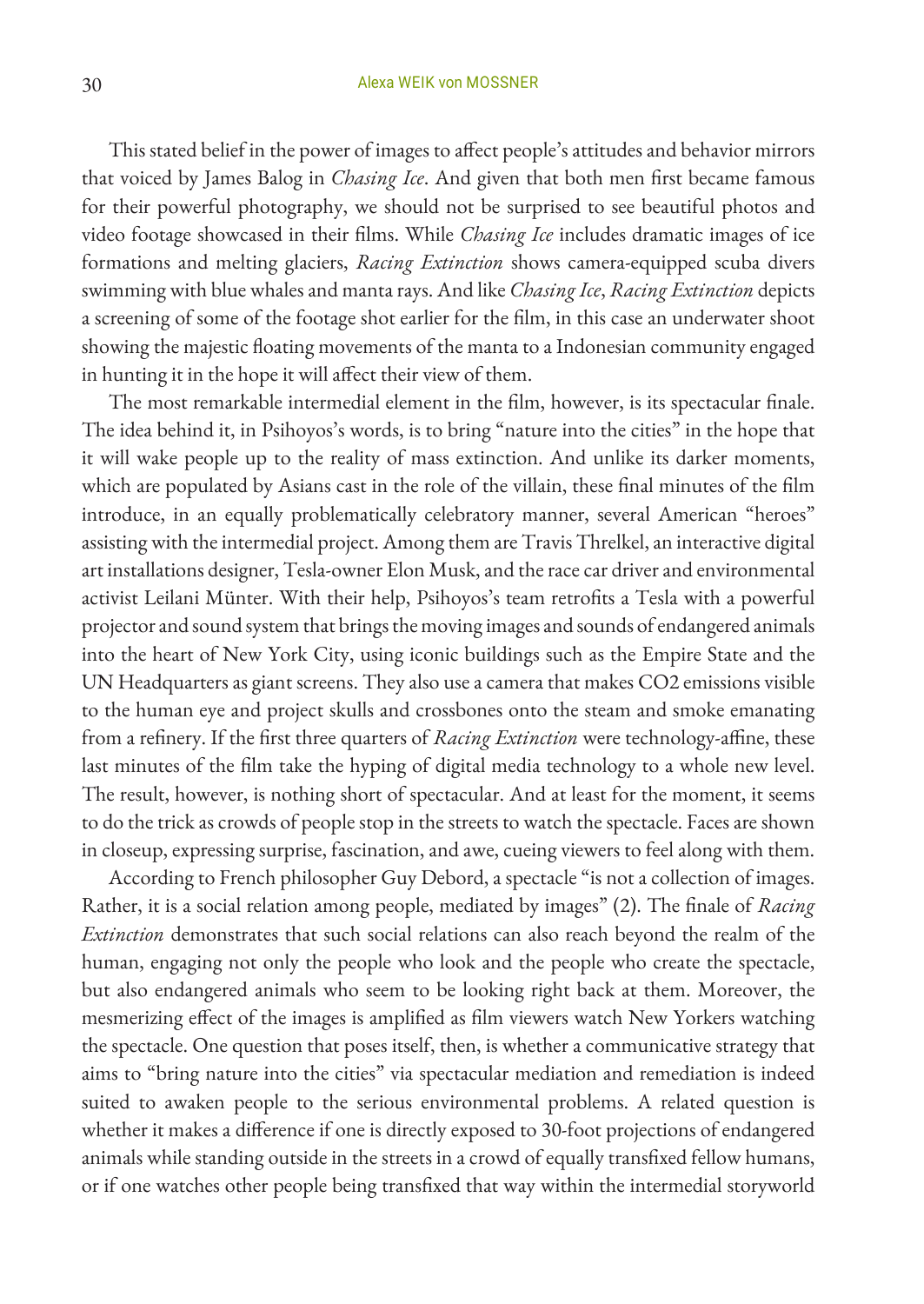of an environmental documentary. In both cases, the animals in question are not only mediated but also aggrandized, larger than life. Yet they are missing important components of physical embodiment, which makes the encounter with them visually overwhelming and sensually impoverished at the same time. The film spectator, however, is once more removed as the film camera captures the projection of the previously produced images along with the responses of people who personally witness the situation.

What kind of difference such remediation makes in terms of efficacy can ultimately only be explored through empirical reception studies. If reviewers are any indication, however, then it seems that the film can be an educational tool precisely by being emotionally engaging and spectacularly entertaining. In her review for the *New York Times*, Jeannette Catsoulis writes that "if you've ever wondered what a breaking heart sounds like, it's right here in the futile warble of the last male of a species of songbird, singing for a mate that will never come," thus responding precisely in the way cued by the film. Writing for the *Hollywood Reporter*, Duane Byrge states that "the film is a captivating, sobering look at the world's endangered aquatic species, but it's also a frightening revelation of what methane and carbon are doing to the ocean." The film's complex intermedial strategies, then, seem to have "awakened" at least some viewers to the ongoing catastrophe of the Sixth Mass Extinction.

## **Conclusion**

There are surprisingly few theater-released documentary films with a central focus on the Sixth Mass Extinction. While there is no shortage to television productions on the subject, feature-length films meant to be shown on the big screen are very few and far between, and they tend to focus on the fate of one specific species rather than addressing the issue more generally.7 This lacuna is somewhat puzzling, given the enormity of the issue; one can only speculate that the topic is so uncomfortable that people would be unwilling to buy a movie ticket to learn more about it. Psihoyos wanted to change that, using some of the same intermedial strategies he had used in *The Cove* while also expanding the type of media used. Despite all his efforts, however, *Racing Extinction* only had a brief theatrical run and then went straight to the Discovery Channel and a range of digital and home media platforms. And while it was nominated for several awards and received praise from reviewers, it was not nearly as sweeping a success (or as controversial) as *The Cove*.

Given the filmmakers' ambitions, that must have been a disappointment. However, they continue to ensure that the content of their film can live on and engage additional audiences online. While websites providing additional information are almost a default by now for the makers of argumentative eco-documentaries, https://racingextinction.com stands out for its remarkable visuality. Most striking, upon first visiting the site, are the extreme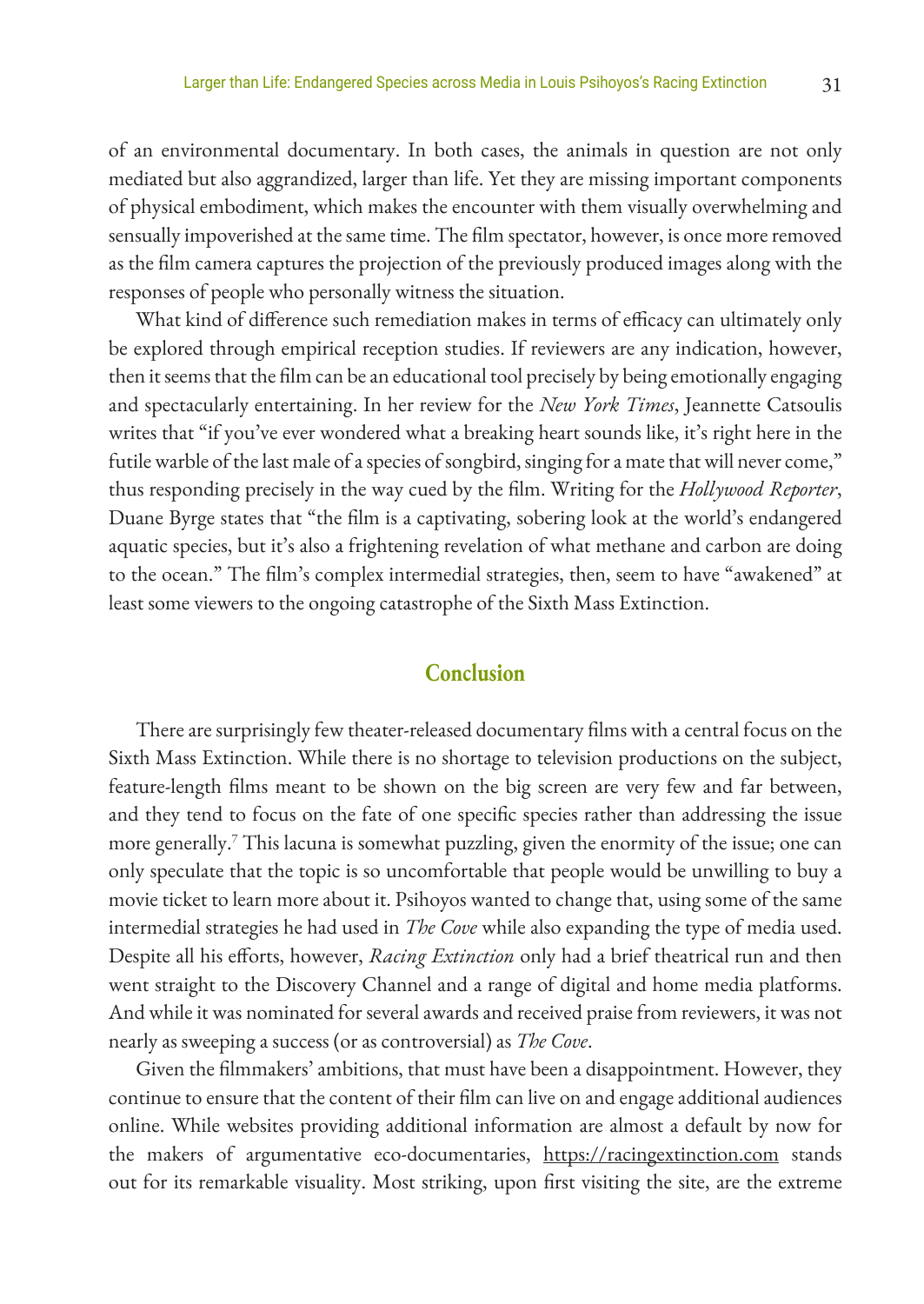closeups of animal faces – a bear, an eagle, and a wolf – looking directly at the visitor and animated to slightly shift their mimic, thus looking alive. In addition to the trailer of the film, the website features short videos and still photography, along with video portraits of some team members and interviewees featured in the film. The website also offers "Ways to Help," providing information on-going actions, climate-friendly diets, and the opportunity to sign up for a newsletter or host a screening of the film. But the most remarkable feature is the four "interactive lesson plans" which can be downloaded by educators including thematically selected "*Racing Extinction* video clips to enhance [students'] perspective and insight." This encourages and facilitates the use of only (pre-prepared) parts of the film in educational contexts, giving it yet another shape and medial environment.

Such "interrelations among media" belong to the third conception of intermediality as defined by Bruhn Jensen (1) and they have also been the focus of two closely related fields, namely transmedia studies and transmedial narratology.8 As Pat Brereton has shown, one important transmedia dimension of environmental film is the educational bonus features on DVD releases. Given the ubiquity of websites for eco-documentaries, however, it would also make sense to consider how they engage visitors online, both those who have already seen the film and those who are new to it or even its topic. "A key aspect of digital media," explains Bruhn Jensen, "is that they facilitate distributed processes in which users interact with texts, and with each other through texts" (4). Further studies in intermedial ecocriticism might investigate how exactly the websites of eco-documentaries facilitate such interaction. It also seems imperative to explore whether watching an intermedial film, or engaging with its website online, can have any real-world implications, and whether those implications are helping or hurting conservation efforts. A combination of intermedial and cognitive ecocriticism can help us along in that process by teasing out the complexity with which such texts aim to engage audiences.

### **End Notes**

- 1. From D. W. Griffith's infamous *Birth of a Nation* (1915) onwards, an increasingly standardized set of filming and editing techniques has been working in concert with technological innovations towards creating the illusion of spatial and temporal unity and achieving transparency with regard to the cinematic techniques themselves. On continuity editing techniques in early film, see also Bordwell and Thompson (2001).
- 2. As I have argued elsewhere, a cognitive ecocritical analysis of such films can give us a better understanding of how they engage viewers on the visceral and emotional level in their environmentalist stories. I have analyzed these three films in three separate publications ("Emotions of Consequence?" "Touching?" and "Feeling Bad?").
- 3. Franklin et al.'s fMRI study focuses on representations of dogs. As the researchers point out, the results must not be the same for all animals.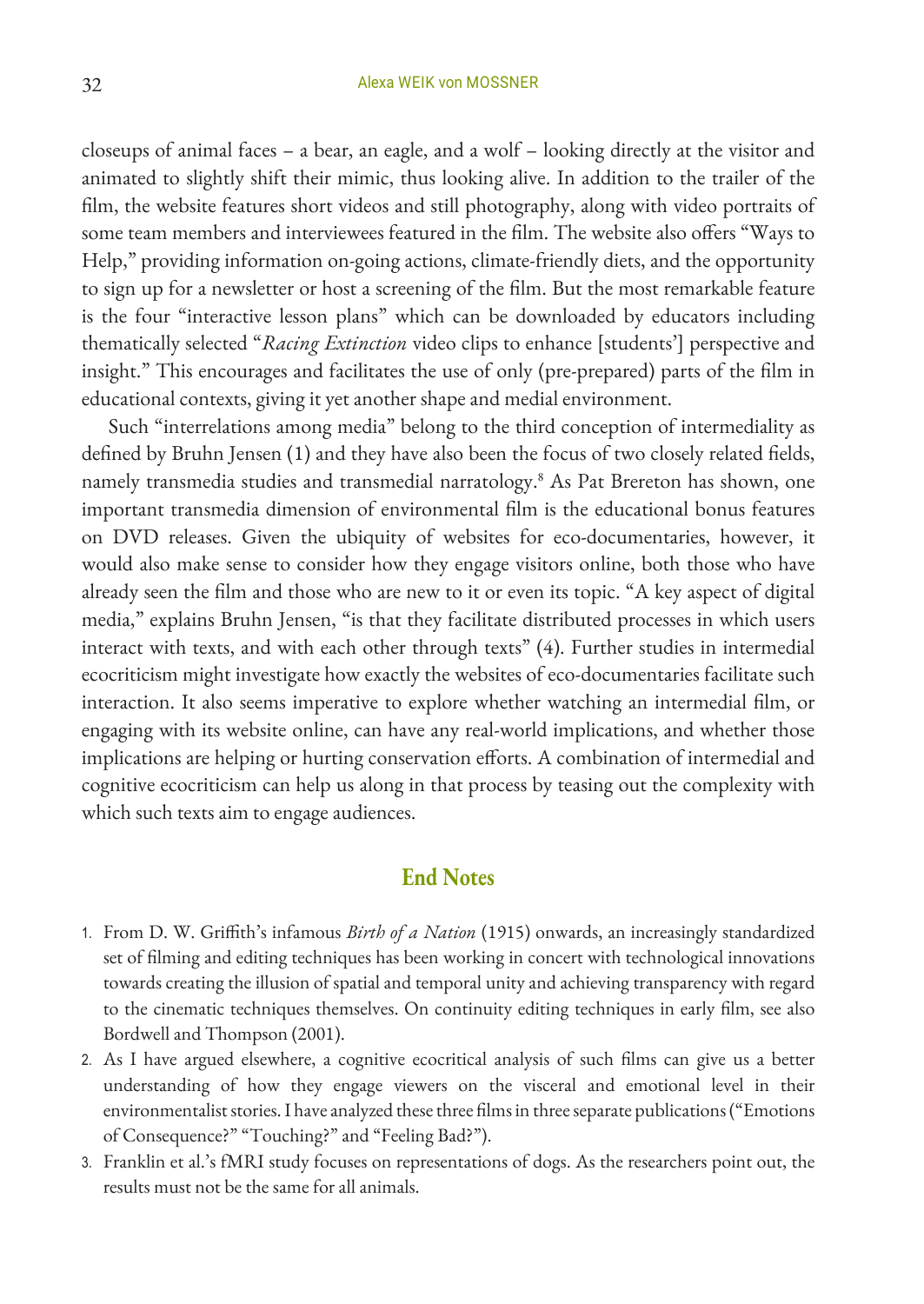- 4. For a discussion of Asian stereotypes in *The Cove*, see chapter 4 of my *Affective Ecologies*.
- 5. It should be pointed out that Psihoyos is vegan and that his most recent film, *The Game Changers*  (2018), is a vegan advocacy film. But even though it has also been called "a vegan documentary" (*Best Vegan Documentaries*), *Racing Extinction* does not take on meat consumption anywhere in the world in the way it takes on the consumption of endangered fish and in Asia, nor does it discuss at the length how meat consumption affects species extinction.
- 6. On the role of the closeup in cueing viewer empathy, see Plantinga, "The Scene" 239ff.
- 7. Films focusing on the endangered status of honeybees and coral reefs, respectively, are Markus Imhoof's *More than Honey* (2012) and Jeff Orlowski's *Chasing Coral* (2017).
- 8. For an introduction to transmedia studies and transmedial narratology, see Freeman & Gambarato and Thon.

## **Works Cited**

- *Best Vegan Documentaries*. "*Racing Extinction* (2015)." https://www.bestvegandocumentaries.com/ racing-extinction-2015/. Accessed 9 February 2020.
- Bordwell, David, and Kathleen Thompson. *Film Art: An Introduction.* 6th ed., McGraw-Hill, 2001.
- Brereton, Pat. "Animated Eco-cinema and Affect: A Case Study of Pixar's *UP*." *Moving Environments: Affect, Emotion, Ecology, and Film*, edited by Alexa Weik von Mossner, Wilfrid Laurier University Press, 2014, pp. 181-98.
- Bruhn Jensen, Klaus. "Intermediality." *The International Encyclopedia of Communication Theory and Philosophy*, https://onlinelibrary.wiley.com/doi/epdf/10.1002/9781118766804.wbiect170, JohnWiley & Sons, 2016, pp. 1-12. Accessed 9 February 2020.
- Bruhn, Jørgen, and Anne Gjelsvik. *Cinema Between Media: An Intermediality Approach*. University of Edinburgh Press, 2018.
- Byrge, Duane. 2015. "'Racing Extinction': Film Review." *Hollywood Reporter* (March 3), https://www. hollywoodreporter.com/review/racing-extinction-film-review-770572. Accessed 9 February 2020.
- Catsoulis, Jeannette. "Review: 'Racing Extinction' Charts the Slaughter of Vital Species." *New York Times*, 17 Sept. 2015, https://www.nytimes.com/2015/09/18/movies/review-racing-extinctioncharts-the-slaughter-of-vital-species.html?partner=rss&emc=rss. Accessed 10 February 2020.
- *Chasing Coral*. Directed by Jeff Orlowski. Netflix, 2017.
- *Chasing Ice.* Directed by Jeff Orlowski. Submarine Deluxe, 2012.
- Chion, Michel. *Audio-vision: Sound on Screen*, translated by C. Gorbman, Columbia University Press, 1994.
- *The Cove.* Directed by Louie Psihoyos. Lionsgate, 2009.
- *Cowspiracy*. Directed by Kip Andersen and Keegan Kuhn. First Spark Media. Netflix, 2014.
- Debord, Guy. *Society of the Spectacle*. Radical Reprint. Pattern Books, 2020.
- EEA. "Latest Evaluation Shows Europe's Nature in Serious, Continuing Decline." *European Environment Agency Website*, 19 Oct. 2020, https://www.eea.europa.eu/highlights/latest-evalu ation-shows-europes-nature. Accessed 9 February 2020.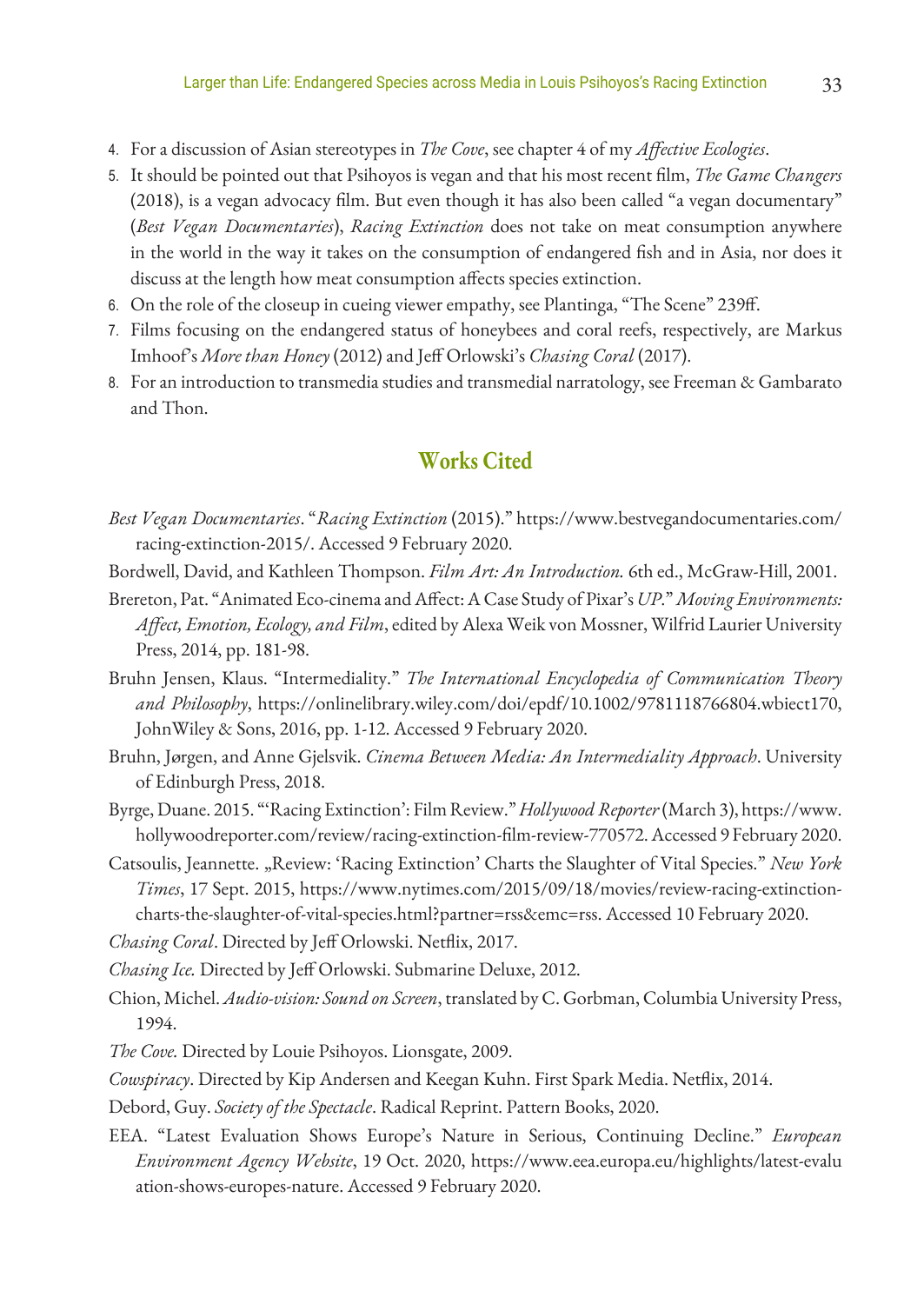Elleström, Lars. *Media Borders, Multimodality and Intermediality*. Palgrave Macmillan, 2010.

- Elmore, Jonathan. "The Urgency of Story During the Sixth Mass Extinction." *Fiction and the Sixth Mass Extinction: Narrative in an Era of Loss*, edited by Jonathan Elmore, Lexington Books, 2020, pp. 1-11.
- Farrington, Blake. 2015. "New Documentary *Racing Extinction* Explores How Humanity Is Killing the World." *The Wire*, 29 Nov. 2015, https://www.wired.com/2015/11/racing-extinction-lou is-psihoyos/. Accessed 11 February 2020.
- Filippi, Massimo, Gianna Riccitelli, Andrea Falini, Francesco Di Salle, Patrik Vuilleumier, Giancarlo Comi, and Maria A. Rocca. "The Brain Functional Networks Associated to Human and Animal Suffering Differ among Omnivores, Vegetarians and Vegans." *Plos One*, 2010, http://journals.plos. org/plosone/article?id=10.1371/journal.pone.0010847. Accessed 7 February 2020.
- Franklin, R. G., A. J. Nelson, M- Baker, J. E. Beeney, T. K. Vescio, A- Lenz-Watson, and R. B. Adams. "Neural Responses to Perceiving Suffering in Humans and Animals." *Social Neuroscience* 8(3), 2013, pp. 217-27.
- Freeman, Matthew, and Renira Rampazzo Gambarato (eds.). *The Routledge Companion to Transmedia Studies*. Routledge, 2019.
- Gallese, Vittorio. "Bodily Framing." *Experience: Culture, Cognition and the Common Sense,* edited by Caroline Jones, David Mather, and Rebecca Uchill, MIT Press, 2016, pp. 1-15.
- *The Game Changers*. Directed by Louie Psihoyos. ReFuel Productions, 2018.
- Gottschall, Jonathan. *The Storytelling Animal: How Stories Make Us Human.* Mariner Books, 2013.
- Heise, Ursula. I*magining Extinction: The Cultural Meanings of Endangered Species*. University of Chicago Press, 2016.
- Hughes, Emily. "The Cove A Real-Life Heist Movie." Food and Foodies in Japan, 2013, https:// foodandfoodiesinjapan.wordpress.com/author/ewolffhughes/. Accessed 9 February 2020.
- Hughes, Helen. *Green Documentary: Environmental Documentary in the 21st Century*. Intellect, 2014.
- King, Geoff. *Spectacular Narratives: Hollywood in the Age of the Blockbuster.* I.B. Tauris, 2000.
- Kolbert, Elizabeth. *The Sixth Extinction: An Unnatural History*. Henry Holt, 2014.
- Moore, Michael. "Michael Moore's 13 Rules for Making Documentary Films." *IndieWire*, 2014, https://www.indiewire.com/2014/09/michael-moores-13-rules-for-making-documentaryfilms-22384/. Accessed 7 February 2020.
- *More than Honey*. Directed by Markus Imhoof. Allegro Film, 2012.
- Morell, Virginia. 2015. "Meat-Eaters May Speed Worldwide Species Extinction, Study Warns." *Science*, 11 Aug. 2015, https://www.sciencemag.org/news/2015/08/meat-eaters-may-speed-worldwide-species-extinction-study-warns. Accessed 9 February 2020.
- Pievani, Telmo. "The Sixth Mass Extinction: Anthropocene and the Human Impact on Biodiversity." *Rendiconti Lincei. Scienze Fisiche e Naturali*, 25(1), 2014.
- Plantinga, Carl. "The Scene of Empathy and the Human Face on Film." *Passionate Views: Film, Cognition, and Emotion,* edited by Carl Plantinga and Greg M. Smith, Johns Hopkins University Press, 1999, pp. 239–55.

\_\_\_\_\_. *Moving Viewers: American Film and the Spectator's Experience*. University of California Press, 2009.